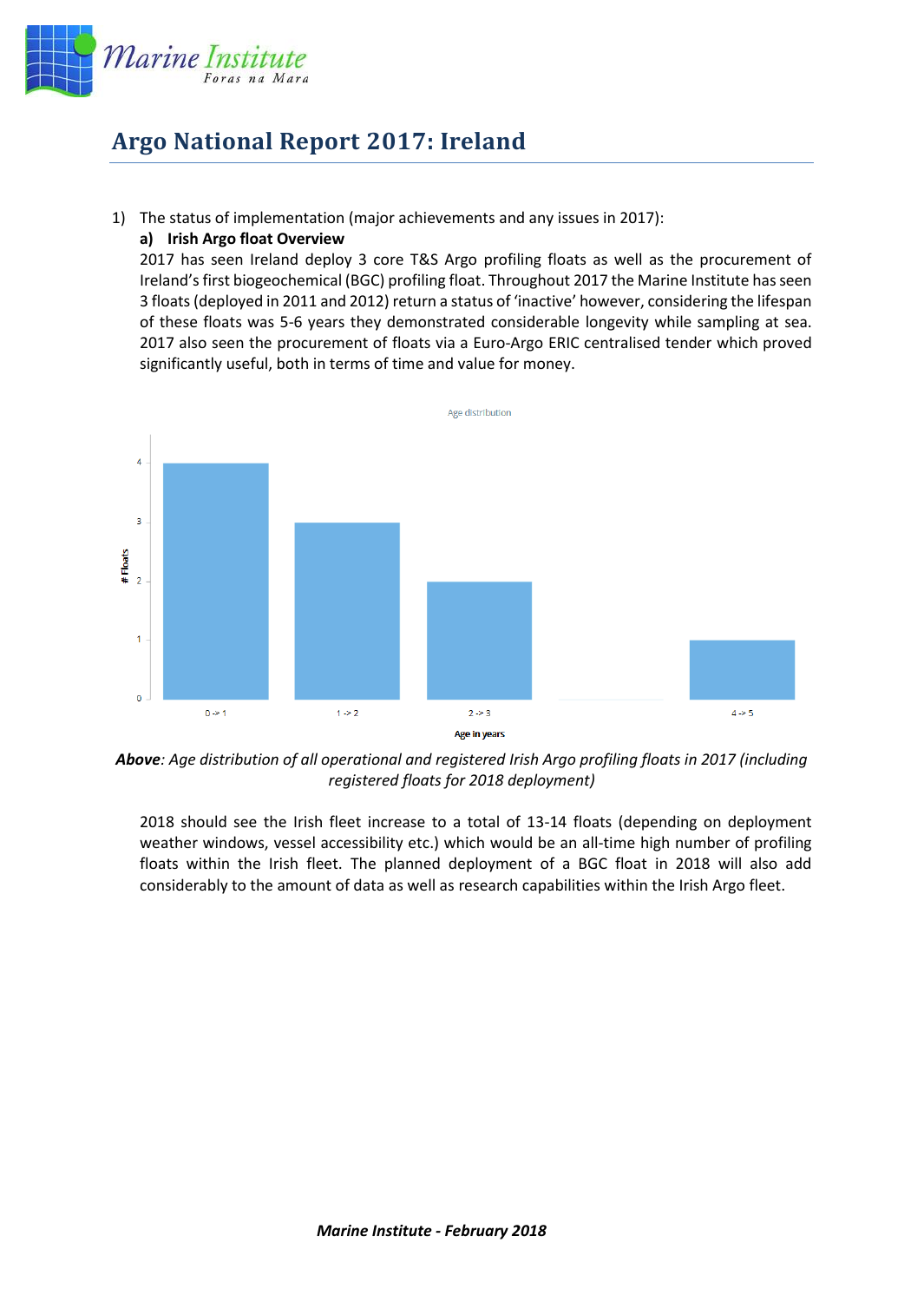

| ARGO: Marine Institute Operational & Stock ARGO Floats (as of: 30/01/2018) |               |                     |                     |                     |               |  |
|----------------------------------------------------------------------------|---------------|---------------------|---------------------|---------------------|---------------|--|
| Deployed / Operational ARGO Floats (as of: 30/01/2018)                     |               |                     |                     |                     |               |  |
| of<br>#                                                                    | WMO (Global   |                     |                     |                     |               |  |
| <b>Floats</b>                                                              | Identifier) # | Float Identifier #  | Make/Model          | Deployed            | <b>Status</b> |  |
| 1                                                                          | 6900444       |                     | NKE/AVOR            | 08/03/2011          | Inactive 2017 |  |
| $\overline{2}$                                                             | 6900658       |                     | NKE/AVOR            | 07/03/2011          | Inactive 2017 |  |
| 3                                                                          | 6901913       |                     | NKE/AVOR            | 06/09/2012          | Inactive 2017 |  |
| 4                                                                          | 6901914       |                     | NKE/AVOR            | 26/03/2013          | Operational   |  |
| 5                                                                          | 6901919       | 7244                | Teledyne/Apex       | 22/03/2015          | Operational   |  |
| 6                                                                          | 6901920       | 7245                | Teledyne/Apex       | 22/04/2015          | Operational   |  |
| $\overline{7}$                                                             | 6901921       | 7243                | Teledyne/Apex       | 23/03/2016          | Operational   |  |
| 8                                                                          | 6901922       | 7242                | Teledyne/Apex       | 14/04/2016          | Operational   |  |
| 9                                                                          | 6901923       | 7241                | Teledyne/Apex       | 09/04/2016          | Operational   |  |
| 10                                                                         | 6901924       | 7240                | Teledyne/Apex       | 10/02/2017          | Operational   |  |
| 11                                                                         | 6901925       | 7841                | Teledyne/Apex       | 11/02/2017          | Operational   |  |
| 12                                                                         | 6901926       | 7842                | Teledyne/Apex       | 20/05/2017          | Operational   |  |
| Argo floats to be deployed in 2018                                         |               |                     |                     |                     |               |  |
| of<br>#                                                                    | WMO (Global   |                     |                     |                     |               |  |
| <b>Floats</b>                                                              | Identifier) # | Float Identifier #  | Make/Model          | Deployed            |               |  |
| $\mathbf{1}$                                                               | 6901927       | 7843                | Teledyne/Apex       | TBC ~February 2018  |               |  |
| $\overline{2}$                                                             | 6901928       | 7844                | Teledyne/Apex       | TBC ~February 2018  |               |  |
| 3                                                                          | 6901929       | 300234065961200     | NKE/ARVOR           | TBC ~February 2018  |               |  |
| $\overline{4}$                                                             | 6901930       | 300234065968220     | NKE/ARVOR           | TBC ~February 2018  |               |  |
| <b>ARGO Floats Awaiting Deployment (in stock)</b>                          |               |                     |                     |                     |               |  |
| of<br>#                                                                    | WMO (Global   | Identifier<br>Float |                     |                     |               |  |
| <b>Floats</b>                                                              | Identifier) # | $(IMEI)$ #          | Make/Model          | Deployed            |               |  |
| $\mathbf{1}$                                                               | <b>TBC</b>    | 300234065967210     | NKE/ARVOR           | TBC throughout 2019 |               |  |
| $\overline{2}$                                                             | <b>TBC</b>    | 300234065151700     | NKE/ARVOR           | TBC throughout 2019 |               |  |
| $3*$                                                                       | TBC*          |                     | <b>TWR Apex BGC</b> | TBC throughout 2018 |               |  |

*\*Designates the procurement of Ireland's first biogeochemical Argo profiling float*

## **b) Irish floats deployed in 2017 and their performance**

| WMO (Global Identifier) # | Float Identifier # | Make/Model    | Deployed   |
|---------------------------|--------------------|---------------|------------|
| 6901924                   | 7240               | Teledyne/Apex | 10/02/2017 |
| 6901925                   | 7841               | Teledyne/Apex | 11/02/2017 |
| 6901926                   | 7842               | Teledyne/Apex | 20/05/2017 |

All floats are reporting their data and performing to specification. No problems to report from floats deployed during 2017.

- **c) Technical problems encountered and solved** None
- **d) Status of contributions to Argo data management (including status of conversion to V3 file formats, pressure corrections, etc.)**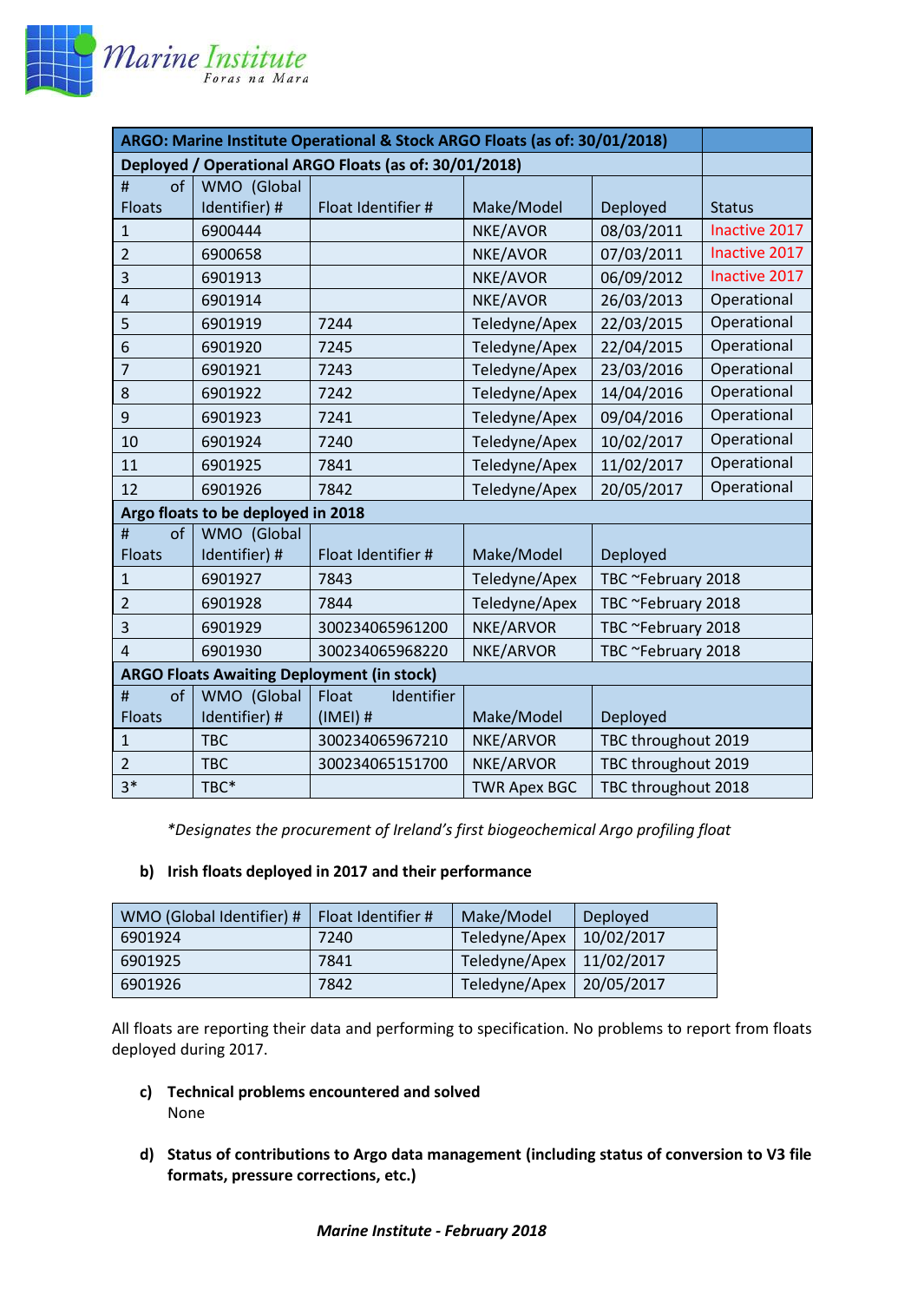

Carried out by BODC for the Marine Institute (Ireland).

- **e) Status of delayed mode quality control process** Carried out by BODC for the Marine Institute (Ireland).
- **2) Present level of and future prospects for national funding for Argo including a summary of the level of human resources devoted to Argo.**

Ireland is now an established member of the Euro-Argo ERIC and will comply with the minimum requirement of deploying 3 floats per annum. Ireland via the Marine Institute will deploy additional floats where funding allows and will also assist the ERIC in deploying project specific floats where appropriate e.g. The MI deployed an additional float in 2016 via the EU funded MOCCA project.

**3) Summary of deployment plans (level of commitment, areas of float Deployment, low or high resolution profiles, extra sensors, Deep Argo) and other commitments to Argo (data management) for the upcoming year and beyond where possible.**

It is our goal to ensure a minimum of three core T&S floats will be deployed during 2018 in alignment with the requirements of the Euro Argo ERIC. Multi-annual funding for the programme remains elusive but efforts continue towards that end on the national level. Float procurement via the Euro-Argo ERIC may allow for an increased number of floats to be procured.

*Right (Top): Illustrating the breakdown of Irish floats via the manufacturer (type) of float deployed (this includes 2018 registered floats (2 x NKE and 2 x Teledyne Webb). With NKE being the Euro-Argo ERIC tender winning bid, Ireland should see the number of NKE deployed floats increase over the coming years.* 

## *Right (Bottom): Graph showing the number if Irish floats using ARGOS or Iridium*



*communications (including floats registered for deployment in 2018). With floats procured via Euro-Argo ERIC having Iridium communication systems the number of Irish floats with iridium communications will increase over the coming years.* 

**4) Summary of national research and operational uses of Argo data as well as contributions to Argo Regional Centres. Please also include any links to national program Argo web pages to update links on the AST and AIC websites.** 

Argo data is primarily used to validate ROMS models in the Oceanographic Services section of the Marine Institute. Argo data will also be utilised by a number of PhD students within the Marine Institute and  $3<sup>rd</sup>$  level institutes across Ireland. Irish deployed Argo float data may also be used by researchers on an international level as all data is open and freely available.

Irish Argo National Webpage (hosted by the Marine Institute): <https://www.marine.ie/Home/site-area/areas-activity/oceanography/euro-argo>